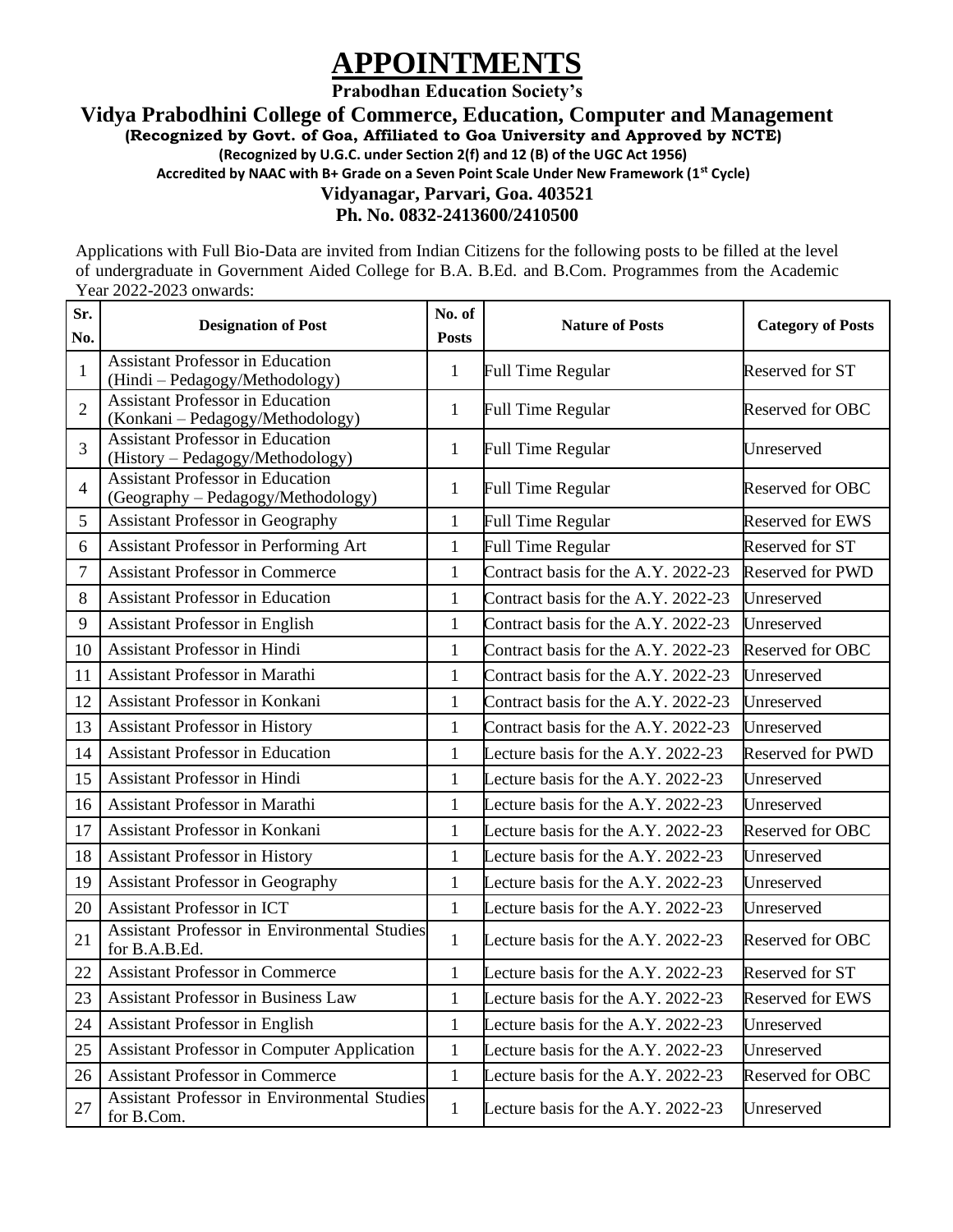#### **I. Minimum Qualification for the post from Sr. No. 1 to 5, and 7 - 27.**

### **A.**

i) A Master's degree with atleast 55% marks (or an equivalent grade in a point-scale wherever the grading system is followed) in a concerned/relevant/allied subject from an Indian University, or an equivalent degree from an accredited foreign university.

ii) Besides fulfilling the above qualifications, the candidate must have cleared the National Eligibility Test (NET) conducted by the UGC or the CSIR or a similar test accredited by the UGC, like SET or have been awarded a Ph.D. Degree in accordance with the University Grants Commission (Minimum Standards and Procedure for Award of M.Phil./Ph.D. Degree) Regulations, 2009 or 2016 and their amendments from time to time as the case may be or have been awarded Ph.D. degree from National Institutes of Importance:

Provided, the candidates registered for the Ph.D. programme prior to July 11, 2009, shall be governed by the provisions of the then existing Ordinances/Bye Laws/Statutes of the Institution awarding the degree and such Ph.D. candidates shall be exempted from the requirement of NET/SET for recruitment and appointment of Assistant Professor or equivalent positions in Colleges/Institutions subject to the fulfillment of the following conditions:-

- i) The Ph.D. degree of the candidate has been awarded in a regular mode;
- ii) The Ph.D. thesis has been evaluated by at least two external examiners;
- iii) An open Ph.D. viva voce of the candidate has been conducted;
- iv) Candidate has published two research papers from his/her Ph.D. work, out of which at least one is in a referred journal;
- v) The candidate has presented at least two papers based on his/her Ph.D. work in conferences/seminars sponsored /funded /supported by the UGC/ICSSR / CSIR or any similar agency.

The fulfillment of these conditions is to be certified by the Registrar of the Dean (Academic Affairs) of the University concerned.

#### **Note: NET/SET shall also not be required for such Masters Programmes in disciplines for which NET/SET is not conducted by the UGC, CSIR or similar test accredited by the UGC like SET.**

#### **OR**

# **B.**

The Ph.D. Degree has been obtained from a foreign university/institution with a ranking among top 500 in the World University Ranking (at any time) by any one of the following: (i) Quacquarelli Symonds (QS) (ii) the Times Higher Education (THE) or (iii) the Academic Ranking of World Universities (ARWU) of the Shanghai Jiao Tong University (Shanghai).

**Note: The Academic score as specified in Appendix II (Table 3) for Colleges, shall be considered for short-listing of the candidates for interview only, and the selections shall be based only on the performance in the interview.**

#### **II. Minimum Qualification for the posts at Sr. No. 6.**

## **A.**

i) A Master's degree with atleast 55% marks (or an equivalent grade in a point-scale wherever the grading system is followed) in the relevant subject or an equivalent degree from an Indian/foreign university.

ii) Besides fulfilling the above qualifications, the candidate must have cleared the National Eligibility Test (NET) conducted by the UGC or the CSIR or similar test accredited by the UGC, like SET or who are or have been awarded a Ph.D. Degree in accordance with the University Grants Commission (Minimum Standards and Procedure for Award of M.Phil./Ph.D. Degree) Regulations, 2009 or 2016 and their amendments from time to time as the case may be.

Provided further, candidates registered for the Ph.D. programme prior to July 11, 2009, shall be governed by the provisions of the then existing Ordinances/Bye Laws/Statutes of the Institutions awarding the degree and such Ph.D. candidates shall be exempted from the requirement of NET/SET for recruitment and appointment of Assistant Professor or equivalent positions in Universities/Colleges/Institutions subject to the fulfillment of the following conditions:-

- a) The Ph.D. degree has been awarded to the candidate in a regular mode;
- b) The Ph.D. thesis has been evaluated by at least two external examiners;
- c) An open Ph.D. viva voce of the candidate has been conducted;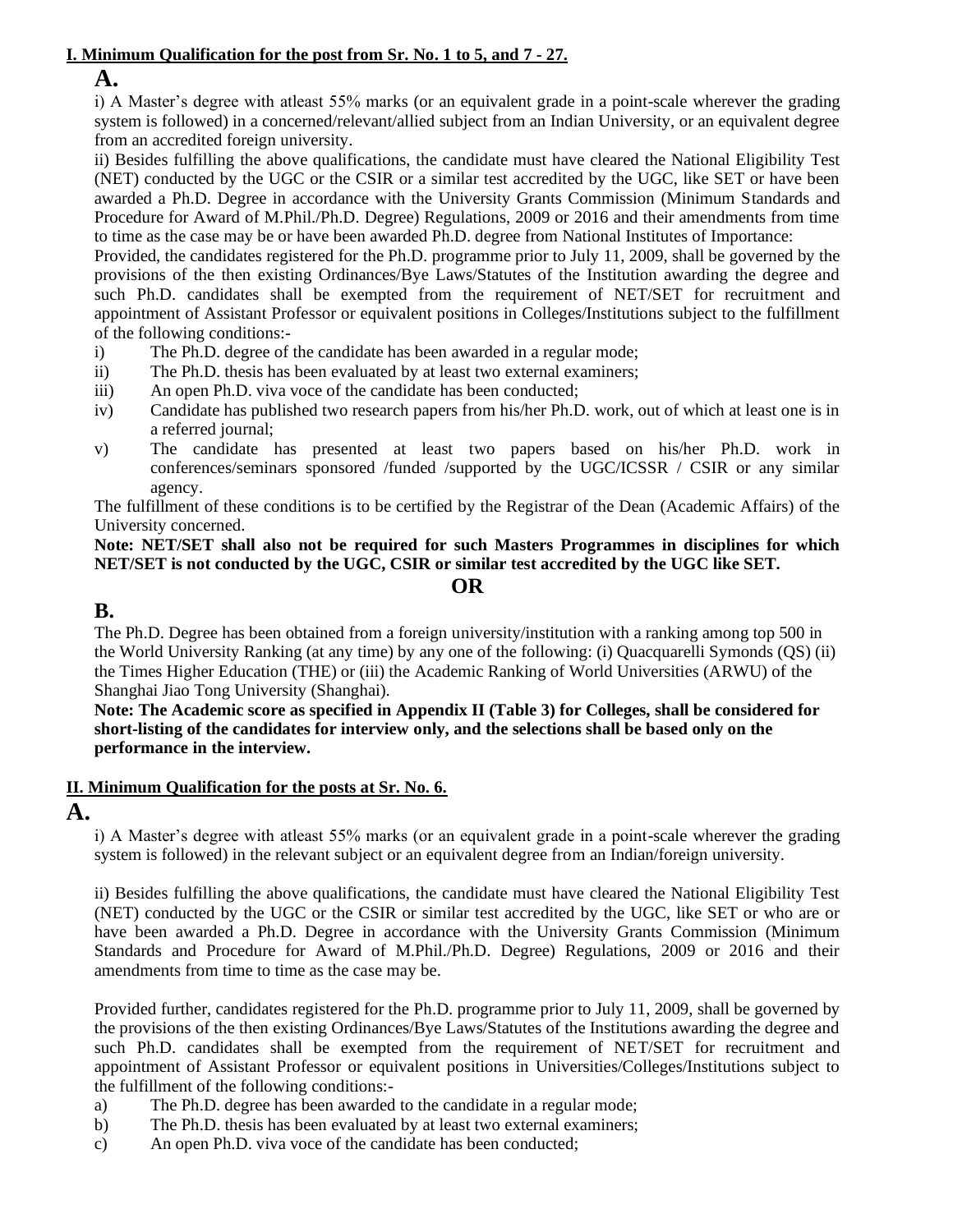- d) Candidate has published two research papers from his/her Ph.D. work, out of which at least one is in a referred journal;
- e) The candidate has presented at least two research papers based on his/her Ph.D. work in conferences/seminars supported /funded /sponsored by the UGC/AICTE /ICSSR or any other similar agency.

Note 1: The fulfillment of these conditions is to be certified by the Registrar of the Dean (Academic Affair) of the University concerned.

**Note 2: The clearance of NET/SET shall also not be required for such Masters Programmes in disciplines for which NET/SET is not conducted by the UGC, CSIR or similar test accredited by the UGC (like SET).**

#### **OR**

# **B.**

A traditional or a professional artist with highly commendable professional achievement in the subject concerned having a Bachelor's degree, who has:

- i) Studied under a noted /reputed traditional Master (s) / Artist (s);
- ii) Has been 'A' grade artist of AIR/Doordarshan;
- iii) Has the ability to explain, with logical reasoning the subject concerned; and

iv) Has adequate knowledge to teach theory with illustrations in the discipline concerned.

**Note: The Academic score as specified in Appendix II (Table 3) for Colleges, shall be considered for shortlisting of the candidates for interview only, and the selections shall be based only on the performance in the interview.**

**Pay Scale:** Prescribed by Govt. of Goa, Goa University and UGC.

**Service Conditions: - Candidate should have 15 years' residence certificate in Goa. Knowledge of Konkani is essential. Knowledge of Marathi is desirable.**

The appointment is subject to availability of workload, NOC/approval of Govt. of Goa and Goa University.

Candidates belonging to SC/ST category are eligible for relaxation of 5% marks.

Candidates applying for more than one post are required to submit a separate application with complete enclosures mentioning the Serial No. of the post applied for. Candidates belonging to SC/ST/OBC/PWD/EWS category should enclose the relevant certificates from competent authority.

Application along with photograph should contain full name, address, telephone no. and mobile no., email address, date of birth, designation of the post held, academic qualification with percentage of Marks scored from SSC Exam till date, teaching & Administrative experience, certified true copies of statement of marks secured at SSC to Master Degree & any other degree/higher degree, experience certificate, residence certificate, aadhar card and other achievements in academics and administration.

Candidates should send their applications with APPENDIX II – Table 3 completed in all respect to the **Principal within 20 days** from the date of publication of this advertisement. Candidates from General category may also apply against the reserved category posts.

For detail information about qualification, pay scale and other terms and conditions visit Goa University website: [www.unigoa.ac.in.](http://www.unigoa.ac.in/)

> $SD/-$ **(Dr. Bhushan V Bhave) Principal**